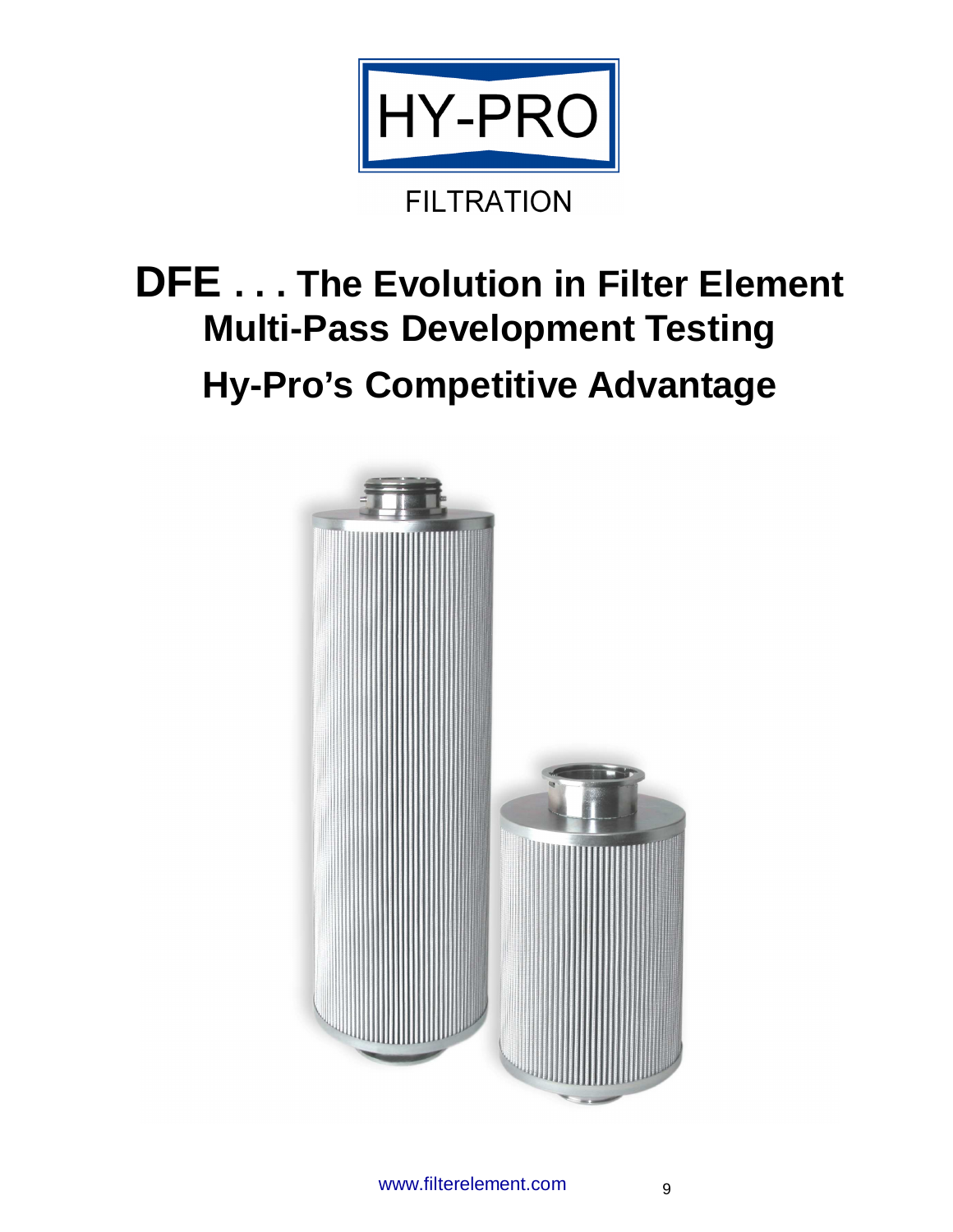# **What is DFE (Dynamic Filter Efficiency)?**

All hydraulic and lube systems have a critical contamination tolerance level that is often defined by, but

not limited to, the most sensitive system component such as servo valves or high speed journal bearings. Component manufacturers provide fluid cleanliness levels, per ISO4406 or ISO4406:1999, required for optimum performance and predictable life. An operating system is at risk whenever the critical contamination level is exceeded. Contamination levels determine the individual component's wear rate (useful life) and ability to perform as intended (functionality).

System design, filter performance and maintenance practices largely determine the contamination level in a system. Filters are expected to maintain contamination below critical tolerance levels. Filter performance in a dynamic operating system is variable based upon flow rate and flow density, changes in flow rate (duty cycle), viscosity, fluid and structure borne vibration (Hz), contamination levels, ingression rate and several other conditions. All filters are subjected to some form of system dynamics. Hydraulic filters encounter frequent and rapid changes in flow rate accompanied by frequency changes. Lube filters typically experience dynamic conditions during start up and shut down. Two key characteristics of filter performance are capture efficiency and retention efficiency. Capture efficiency can be thought of simply as how effectively a filter captures particles while retention efficiency is a measure of how effectively that filter retains the particles it has cap-



tured. A filter is not a black hole, and its performance must not be based solely on how efficiently it captures particles. If not properly designed and applied, a filter can become one of the most damaging sources of contamination in a system.

The Dynamic Filter Efficiency Test (DFE) is the evolution of hydraulic and lube filter performance testing. The DFE test goes further than current industry standards to bridge the gap between lab and real world by inducing dynamic duty cycles and measuring real-time performance before, during and after the cycles. DFE testing quantifies both capture and retention efficiency in real time so that we may predict the worst case fluid cleanliness along with average fluid cleanliness. The DFE test method was pioneered in 1998 during a joint effort between Scientific Services Inc (SSI) and Hy-Pro Filtration.

#### **Current Filter Performance Testing Methods**

Manufacturers of filter assemblies and filter elements use an industry standard test to rate filter efficiency and dirt holding capacity of filter elements under ideal lab conditions. The test protocol is ISO standard ISO16889 multi-pass, and was updated from ISO 4572 in 1999. The standard provides a repeatable test

method where identical filters should produce like results when tested on various test stands. Figure 1 depicts the test circuit where MIL-H-5606 hydraulic fluid is circulated at a constant flow rate in a closed loop system with the test filter and on-line particle counters before and after the filter. Contaminated fluid with a known quantity of contaminant is added to the system before the upstream particle counter, and at a constant rate. Small amounts of fluid are removed before and after the filter for particle counting to calculate the filter efficiency (capture). The capture efficiency is expressed as the Filtration Ratio (Beta) which is the relationship between the number of particles greater than and equal to a specified size  $(x\mu_{\text{[c]}})$  counted before and after the filter.



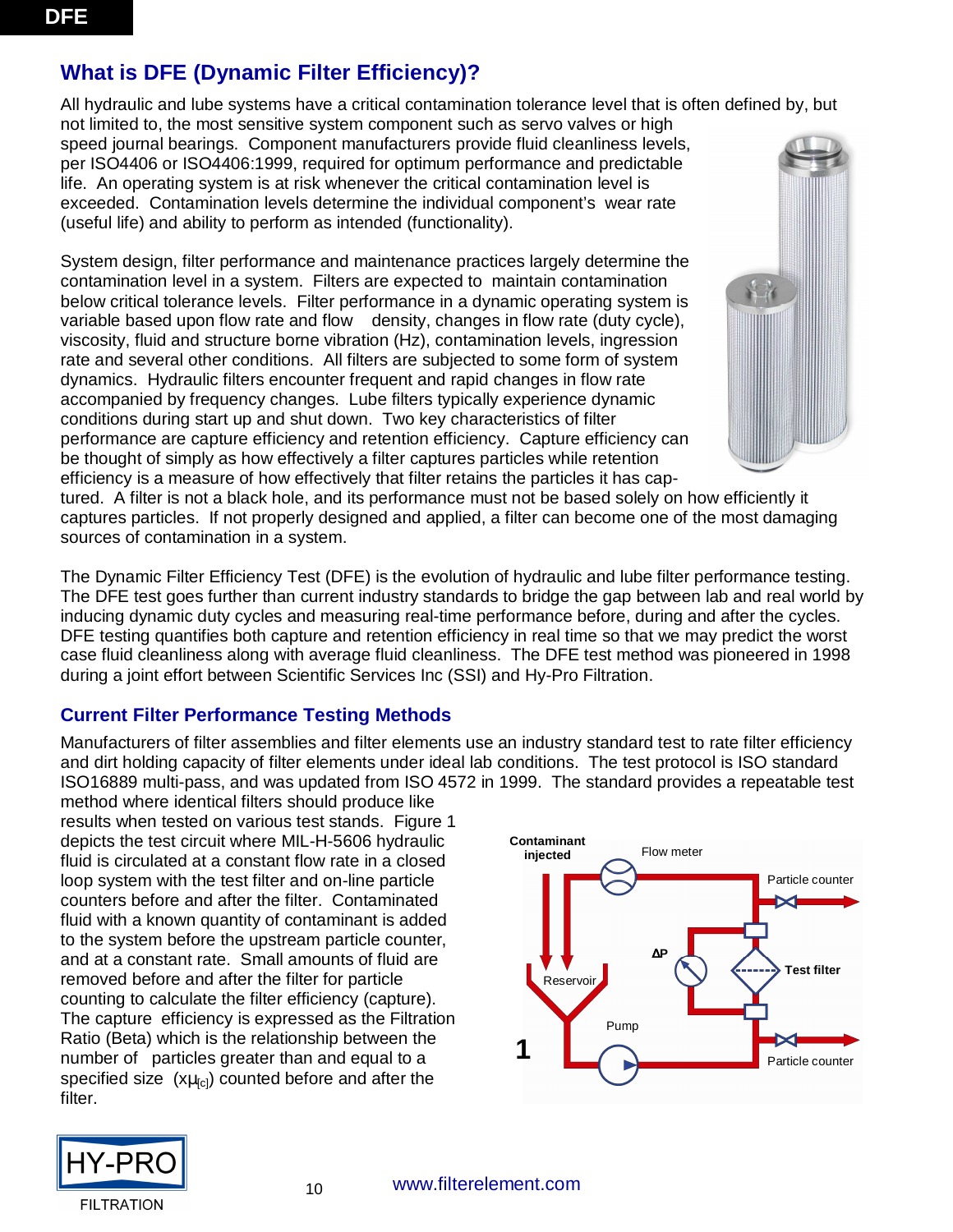Filtration Ratio (Beta) per ISO16889:

quantity particles  $>= x\mu_{\text{ic}}$  upstream of filter

 $\beta_{x}$ [c] = quantity particles  $>= x\mu_{[c]}$  downstream of filter

Example:  $\beta_{7[c]} = 600/4 = 150$ , Filtration Ratio (Beta):  $\beta_{7[c]} = 150$ .

In the example, 600 particles greater than or equal to  $7\mu_{\text{[c]}}$  were counted upstream of the filter and 4 were counted downstream. This Filtration Ratio is expressed as "Beta  $7_{\text{col}} = 150$ ". The  $_{\text{col}}$  is referred to as "sub c". The sub c is used to differentiate between multi-pass tests run per the current ISO16889 multi-pass test with new particle counter calibration per ISO11171 from ISO4572. Filtration Ratio expressed or written without the "sub c" refers to the antiquated ISO4572 multi-pass test superseded by ISO16889.

The efficiency may also be expressed as a percentage by converting the Filtration Ratio:

 $β7_{[c]} = 150 = (β-1)/β x 100$ , Efficiency percentage of  $β7_{[c]} = 150 = (150-1)/150 x 100 = 99.33%$ . The test filter is 99.33% efficient at capturing particles  $7\mu_{\text{[c]}}$  and larger.

#### **The DFE Multi-pass Testing Method**

DFE multi-pass enhances the industry standard by inducing dynamic conditions (duty cycle) and measuring the affects of the duty cycle in real time instead of looking at normalized numbers over a time weighted average. DFE also addresses the inherent problem of ISO16889 where fluid is added and removed throughout the test, thus creating a small mathematical error that must be corrected in final calculations. In addition to the capture efficiency, DFE also quantifies retention efficiency in real time. A filter that does not properly retain previously captured contaminant can be identified. The phenomenon of releasing captured contaminant is called unloading, and can result in temporary contamination levels that are well above the critical contamination tolerance level of a system.

The DFE test circuit also utilizes upstream and downstream particle counters, test filter and injection point before the upstream particle counter much like ISO16889. That is where the similarity to ISO16889 ends. The DFE flow rate is not constant like ISO16889, but rather hydrostatically controlled so flow changes can be made quickly while maintaining full system flow through the test filter. Particle counter sensor flows remain constant during all particle counts and no intermediate reservoirs are used to collect the particle counter flow before it is counted. This ensures that the fluid counted is representative of the system contamination level. Counts are taken before, during, and after each flow change. The total number of particle counts is determined by the duty cycle of the specific test. The efficiency results are reported in Filtration Ratio (Beta), efficiency percentage and actual particle levels per milliliter.

The raw data is digitally tagged so filter efficiency may be reported for various combinations of flow conditions as a time weighted average and specific ranges related to differential pressure across the filter element. Some typical combinations include all maximum flow counts, all low flow counts and all flow change counts (low to high or high to low). Rapid particle counting with proper timing is how DFE allows Hy-Pro to analyze and understand both capture efficiency and retention efficiency characteristics of each filter tested while contaminant is being introduced upstream of the filter or when there is no contaminant being injected.

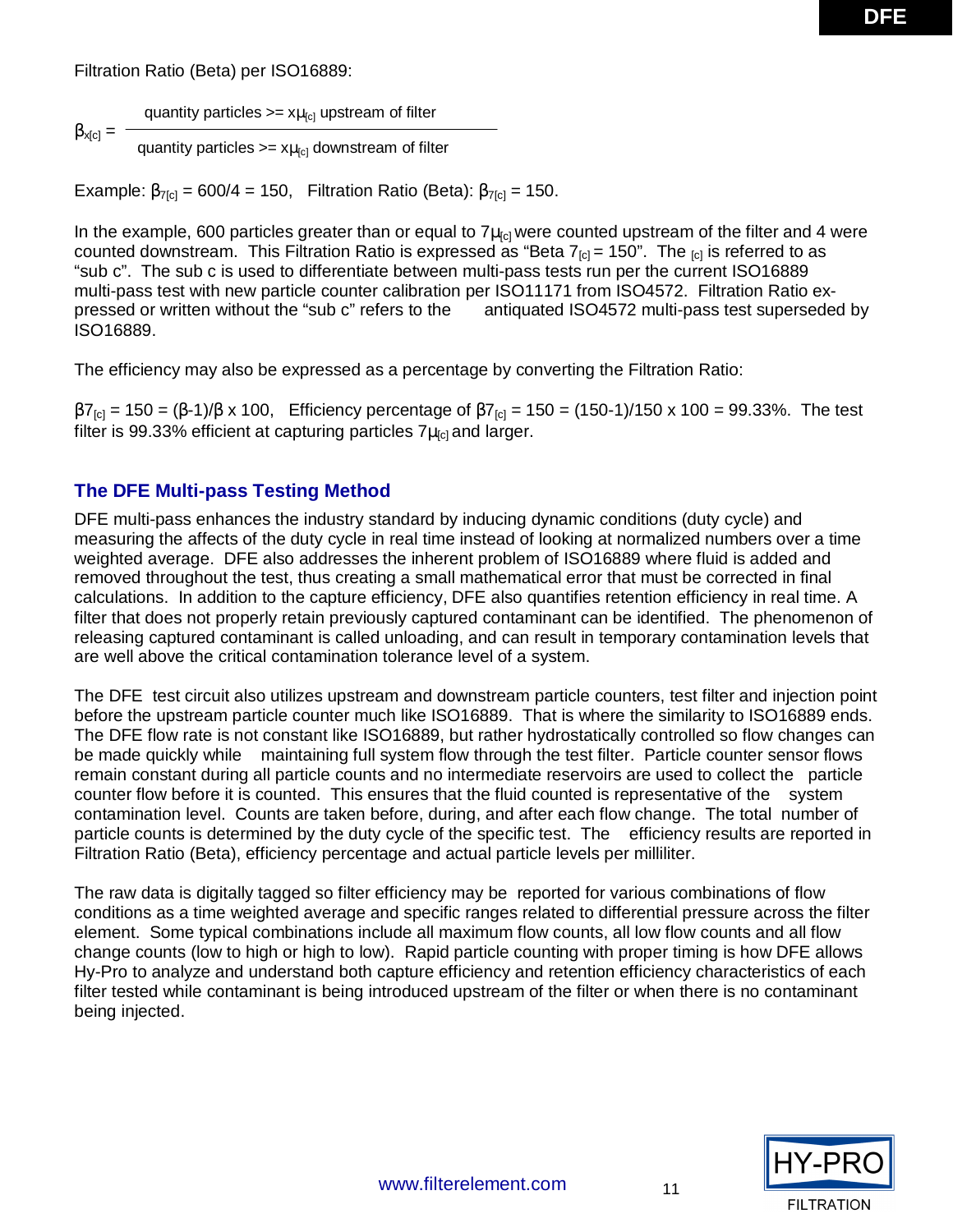# **The DFE Testing Method - Quantifying Contaminant Capture and Retention**

Figure 2 compares the performance of two identical high efficiency glass media filter elements produced

by the same manufacturer, one of which was tested per ISO16889 multi-pass and the other per the DFE multi-pass method. The graph expresses the actual number of particles  $6\mu_{\text{tol}}$  and larger counted downstream of the filter element from several data points during the tests.

Filter A2 was tested at a constant flow rate and maintained a steady efficiency throughout the test. Filter A1 was cycled between the max rated flow rate and half of rated flow with a duty cycle consistent with that of a hydraulic system. The downstream counts for Filter A1 varied and were highest during changes from low flow to high flow. The peaks represent counts taken during flow change and the valleys represent counts taken after each flow change. The alternating high peaks represent counts taken during changes from low flow to high flow. As the amount of contaminant captured by Filter A1 increased, the downstream counts increased most dramatically during the flow changes from low flow to high flow. Filter element A1, not properly designed to retain previously captured contaminant during dynamic system conditions, can become a dangerous source of contamination as it captures and then releases concentrated clouds of contaminated fluid. **6**µ<sub>[c]</sub> particles/ml µ**[c] particles/ml** 

| <b>Filter Element</b>                | A1                              | A2                              |  |  |
|--------------------------------------|---------------------------------|---------------------------------|--|--|
| <b>Element Rating</b>                | $\beta$ 7 <sub>[c]</sub> > 1000 | $\beta$ 7 <sub>[c]</sub> > 1000 |  |  |
| High Flow (Ipm)                      | 112                             | 112                             |  |  |
| Low Flow (Ipm)                       | 56                              |                                 |  |  |
| Contaminant<br><b>Injection Rate</b> | $3$ mg/l                        | $3 \text{ mg/l}$                |  |  |

**Particle counts downstream of filter 6µ**<sup>[c]</sup>



Figure 3 shows the particle counter raw data (top-upstream, bottom-downstream) for Element A1 before a change from low flow to high flow and Figure 4 shows the particle counter data for Element A1 during a change from low flow to high flow. The downstream particle count trace during the change reveals a much higher quantity of smaller particles and larger particles that did not pass the element before the dynamic system condition. This phenomenon can best be described as "contaminant unloading". As the filter element captures more dirt, greater amounts may be released back into the system that it is installed to protect when the element is subjected to a dynamic flow condition and change in differential pressure across the element. Unloading may also occur when the flow rate changes from high flow to low flow, represented by the alternating smaller peaks in Figure 3. The filter element typically recovers shortly after the dynamic condition, but highly contaminated clouds of fluid from contaminant unloading can cause severe component damage and unreliable system performance.





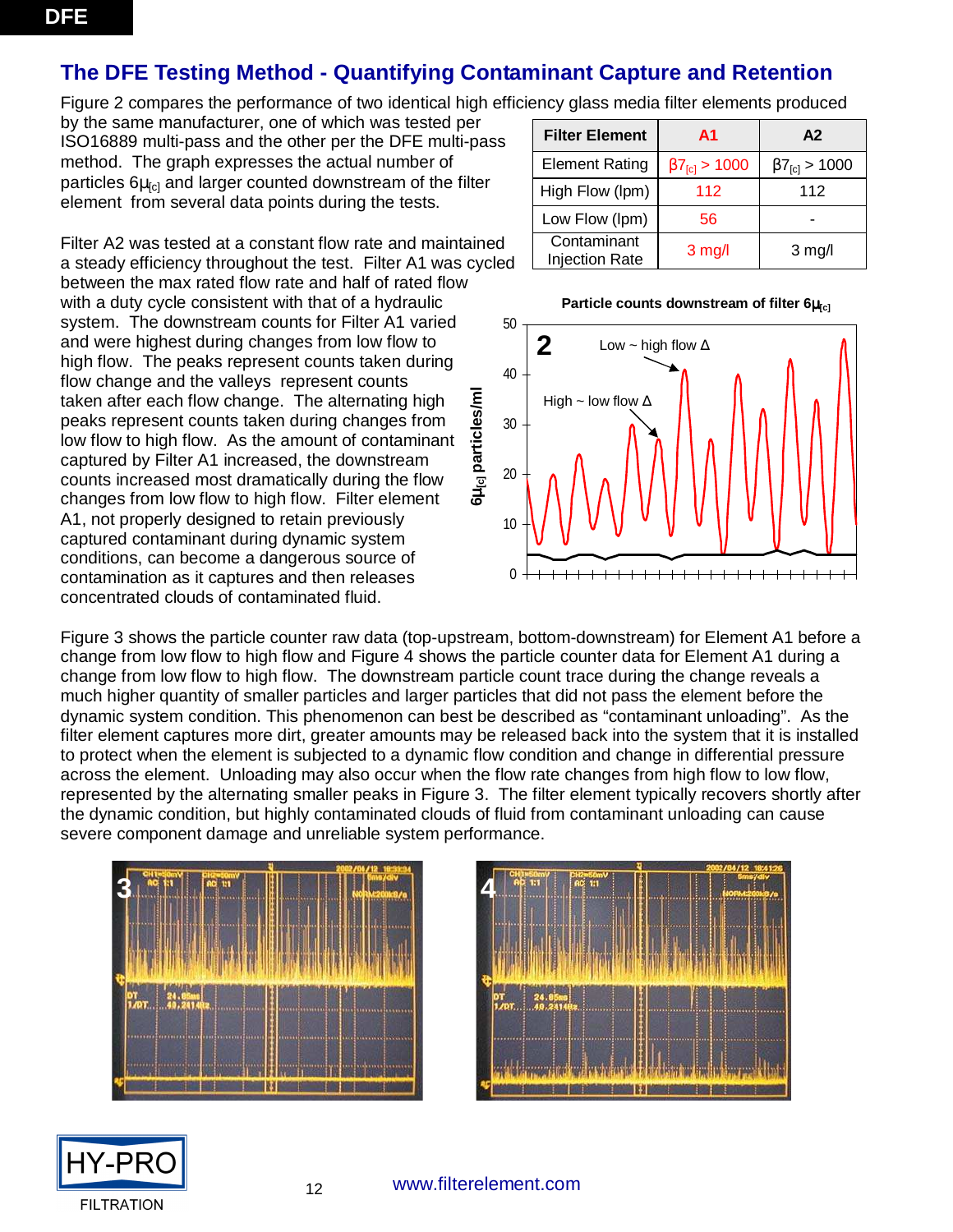# **The DFE Testing Method - Quantifying Contaminant Capture and Retention**

Excessive unloading in the early stage of element life may be symptomatic of an element that will eventually fail and lose it's efficiency all together (media breakdown). Filter element B (graph 9) performed true to it's rating under the ISO16889 multi-pass and achieved a beta ratio in excess of  $\beta T_{\text{rel}} > 1000$ . However, when an identical element was tested per DFE multi-pass the beta ratio slipped well below the element rating during dynamic conditions (graph 11). Filter media selection is often based on the beta ratio rating published by filter manufacturers. The beta ratio is the product of the ISO16889 multi-pass test and does not account for the dynamic duty cycle of hydraulic systems since the flow rate condition remains constant throughout the test. A common result is a system that suffers from premature contamination related failures, even though it is protected by filters that in theory should prevent such failures, causing reduced uptime, unreliable equipment performance, and expensive component repair and replacement costs.

Figure 5 compares the performance of two identical Hy-Pro filter elements manufactured with G8 Dualglass media which have been designed and developed per the DFE multi-pass test method. All Hy-Pro elements that utilize the G8 or higher media carry the Hy-Pro DFE rating.

| <b>Filter Element</b>                | Hy-Pro 1                        | Hy-Pro 2                        |  |  |
|--------------------------------------|---------------------------------|---------------------------------|--|--|
| <b>Element Rating</b>                | $\beta$ 7 <sub>[c]</sub> > 1000 | $\beta$ 7 <sub>[c]</sub> > 1000 |  |  |
| High Flow (Ipm)                      | 112                             | 112                             |  |  |
| Low Flow (Ipm)                       | 56                              |                                 |  |  |
| Contaminant<br><b>Injection Rate</b> | $3$ mg/                         | $3 \text{ mg}/l$                |  |  |

 Although the contaminant unloading effect is still evident, the unloading is insignificant as filter element Hy-Pro 1, tested per DFE, performed true to it's ISO16889 multi-pass rating of  $\beta$ 7<sub>[c]</sub> > 1000 even during dynamic flow conditions.



Figure 6 compares the performance of filter Element A1 and Hy-Pro 1 (DFE rated). Both elements demonstrated excellent particle capture performance during the ISO16889 and DFE testing. The DFE rated Hy-Pro element yielded much more stable particle counts downstream of the element and more consistent efficiency during the dynamic flow conditions. Improving particle retention results in more predictable fluid cleanliness levels and a system that can continually

operate below the critical contamination tolerance level.

| <b>Filter Element</b>                | <b>Element A1</b>               | Hy-Pro 1                        |  |
|--------------------------------------|---------------------------------|---------------------------------|--|
| <b>Element Rating</b>                | $\beta$ 7 <sub>[c]</sub> > 1000 | $\beta$ 7 <sub>[c]</sub> > 1000 |  |
| High Flow (Ipm)                      | 112                             | 112                             |  |
| Low Flow (Ipm)                       | 56                              | 56                              |  |
| Contaminant<br><b>Injection Rate</b> | $3$ mg/l                        | $3$ mg/                         |  |



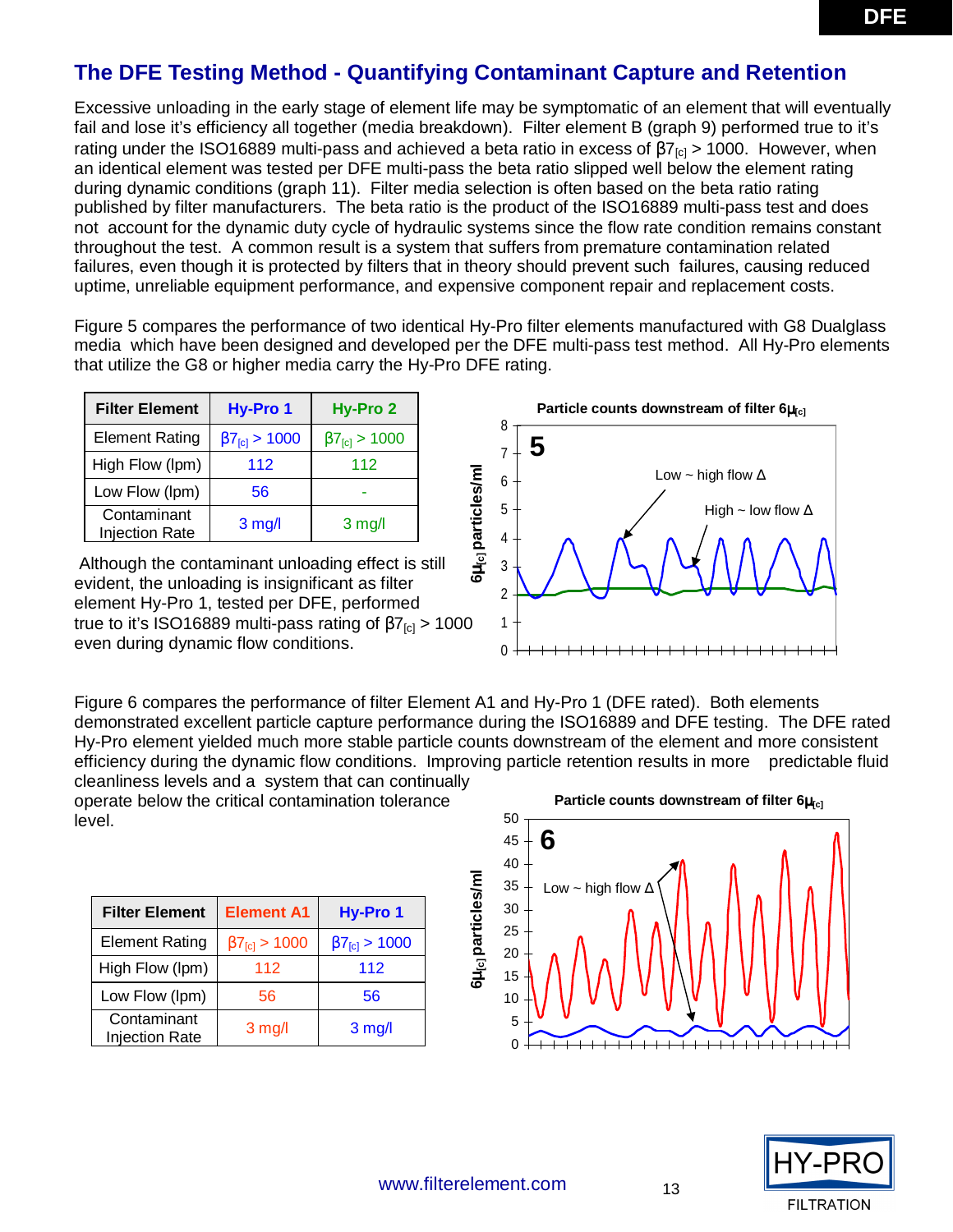# **The DFE Multi-pass Testing Method - Cold Start Contaminant Retention**

Once the element has captured enough contaminant to reach approximately 90% of the terminal ∆P, dirty filter indicator setting, the main flow goes to zero and the injection system is turned off for a short dwell period. The main flow pump is turned on and rapidly achieves maximum element rated flow accompanied by real time particle count to measure retention efficiency of the contaminant loaded element.

After the start-up simulation the system continues to perform the test duty cycle to further monitor the retention efficiency of the filter element after a restart. The purpose of this portion of the DFE test is to quantify how well the filter element retains the contaminant it has previously captured when subjected to a

start-up condition. The dwell before the restart may be a function of time or a function of system temperature to simulate cold restart with an element that has captured a substantial amount of contaminant.

Figure 7 and the table below it show the performance of an element, from the same lot as filter elements A1 & A2 from figure 2, that was subjected to the DFE restart test. During the restart, particle counts after the filter increased by a factor of 20 on the  $6\mu_{\text{[c]}}$  channel, and the ISO codes increased by 4 on the  $4\mu_{[c]}$  and  $6\mu_{[c]}$ channels. During the restart test there is no contaminant being injected so any particles measured were already in the system or were

released by the element (unloading). The result is a temporary state of highly contaminated fluid that has resulted because the filter element did not properly retain the dirt.

#### Figure 8 and the table below it

show the performance of Hy-Pro element 3, which is from the same lot as Hy-Pro 1 and 2 from figure 5. The unloading is evident in the DFE rated Hy-Pro 3 element, but the affect is greatly reduced. Element A3 (figure 7) unloaded 7 times more particles  $6\mu_{\text{col}}$ and larger than did Hy-Pro 3, and 35 times more particles  $14\mu_{\text{[c]}}$  and larger. The DFE rated Hy-Pro element had much higher retention efficiency than the filter designed and validated only to ISO16889 multi-pass.

If we assume that a filter is like a black hole where all of the captured contaminant will remain trapped indefinitely we are operating with a false sense of security. If you are only discussing removal

(capture) efficiency when it comes to filter elements you need to be looking at particle retention efficiency as well.

| <b>Downstream</b><br>Element Hy-Pro 3   particles/ml   particles/ml   particles/ml   ISO4406:1999 | $4\mu$ <sub>Ic1</sub> | $6\mu$ <sub>Ic1</sub> | 14 <sub>Urel</sub> | <b>ISO Code per</b> |
|---------------------------------------------------------------------------------------------------|-----------------------|-----------------------|--------------------|---------------------|
| <b>Before Restart</b>                                                                             | 75                    | 10                    |                    | 13/11/7             |
| <b>During Restart</b>                                                                             | 2994                  | 404                   |                    | 19/16/9             |







**Particle counts downstream of filter**

#### **Particle counts downstream of filter**



14 www.filterelement.com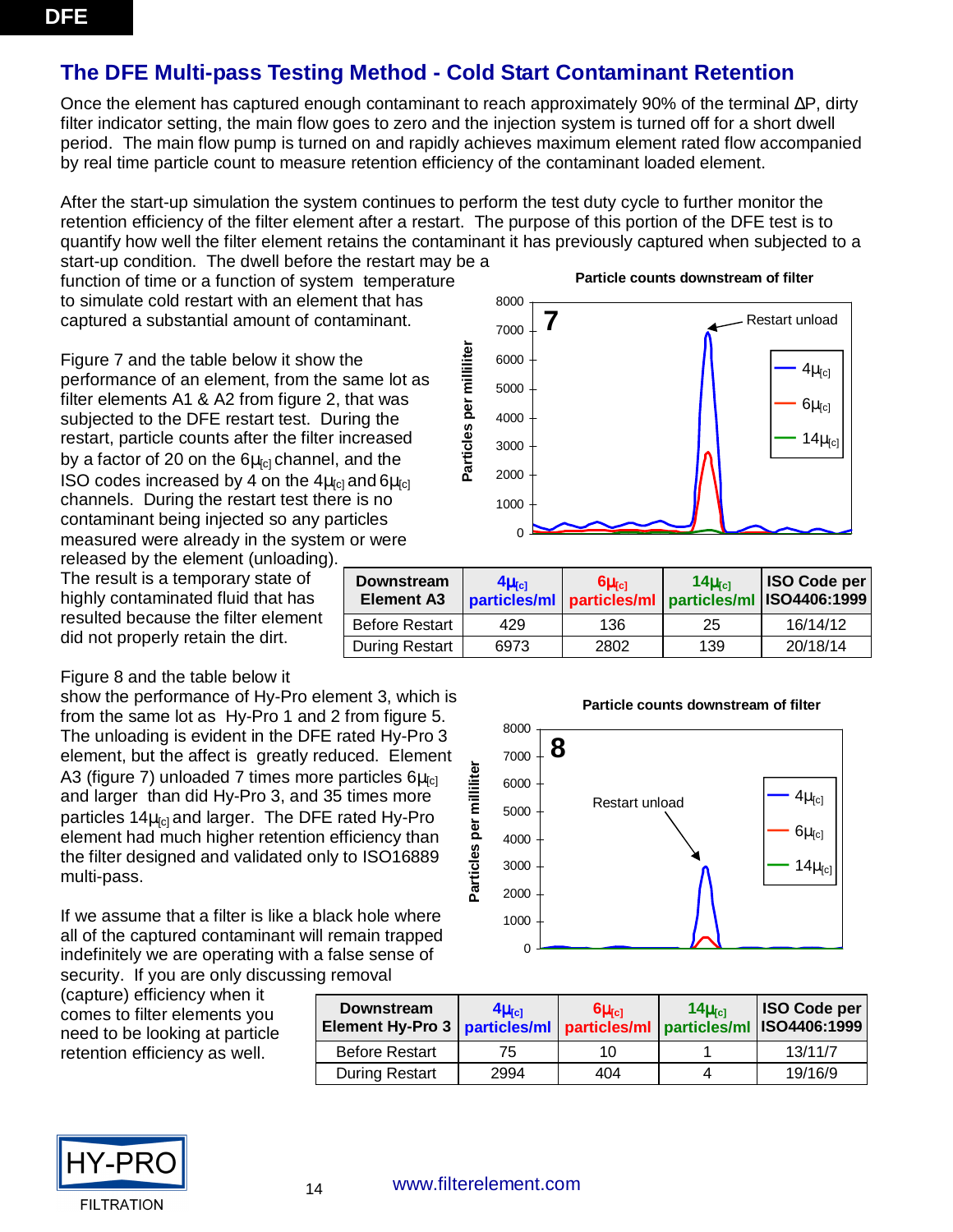## **DFE - Comparison Between DFE and ISO 16889 Multi-Pass Test Results**

Figure 9 shows the performance of like elements produced by three different manufacturers that were tested per ISO 16889 multi-pass. The results were expressed as a time weighted beta ratio. Element B had a better capture efficiency than the Hy-Pro element in the constant flow test environment of ISO 16889. All of the elements tested were true to their Beta Ratio of either  $\beta 5_{\text{[c]}} > 200$  or 1000.





Figure 10 shows the time weighted performance of the like elements tested per DFE multi-pass. To illustrate the performance differences between DFE and ISO16889, the two tests were run similarly with the only difference being the DFE test flow rate. The flow through the element was cycled up and down the operating range to simulate a real world hydraulic system duty cycle. The time weighted beta ratio for elements A and B was below the rated beta ratio while elements Hy-Pro and C performed true to rating.

In figure 11 the particle counts taken during flow change have been isolated and then averaged to yield a beta ratio during transient flow. Since the DFE test has shown that filter element performance is at it's worst during flow changes isolating those sequences can help predict performance in dynamic flow systems. It is with this graph that we see how overall filter performance can be affected by systems with cyclic flow.

Element B had a beta ratio in excess of  $\beta_{\text{[c]}} > 2000$  when tested per ISO16889 (figure 9). However, figure 11 shows the average beta ratio of Element B during variable flow to be less than  $\beta$ 7<sub>[c]</sub> > 100. The Hy-Pro element beta ratio was in excess of  $\beta$ 7<sub>[c]</sub> > 800 and was the only one with a beta ratio greater than 100. The Hy-Pro performance in figure 11 illustrates why Hy-Pro is committed to the DFE test method for design and development.

Relying solely on ISO16889 to predict how filter elements will perform in systems with dynamic flow conditions means that we are making decisions on filter performance without all of the available information. The current industry standard test for hydraulic and lube filter performance (ISO 16889) is a good tool for predicting performance of off-line filters and circulating systems, but does not accurately represent the stress of a hydraulic circuit with dynamic flow conditions or a lube system cold start condition. The first step to fixing a problem is acknowledging that a problem actually exists, and without DFE testing it is difficult to truly predict actual filter performance in a dynamic system.

**FILTRATION** 

**Time Weighted Beta Ratio Comparison per ISO16889 multi-pass for** β**5**µ**[c] > 200 or 1000 filter element.** 



**Real Time Flow** ∆ **Beta Ratio Comparison per DFE multi-pass for**  β**5**µ**[c] > 200 or 1000 filter element.**